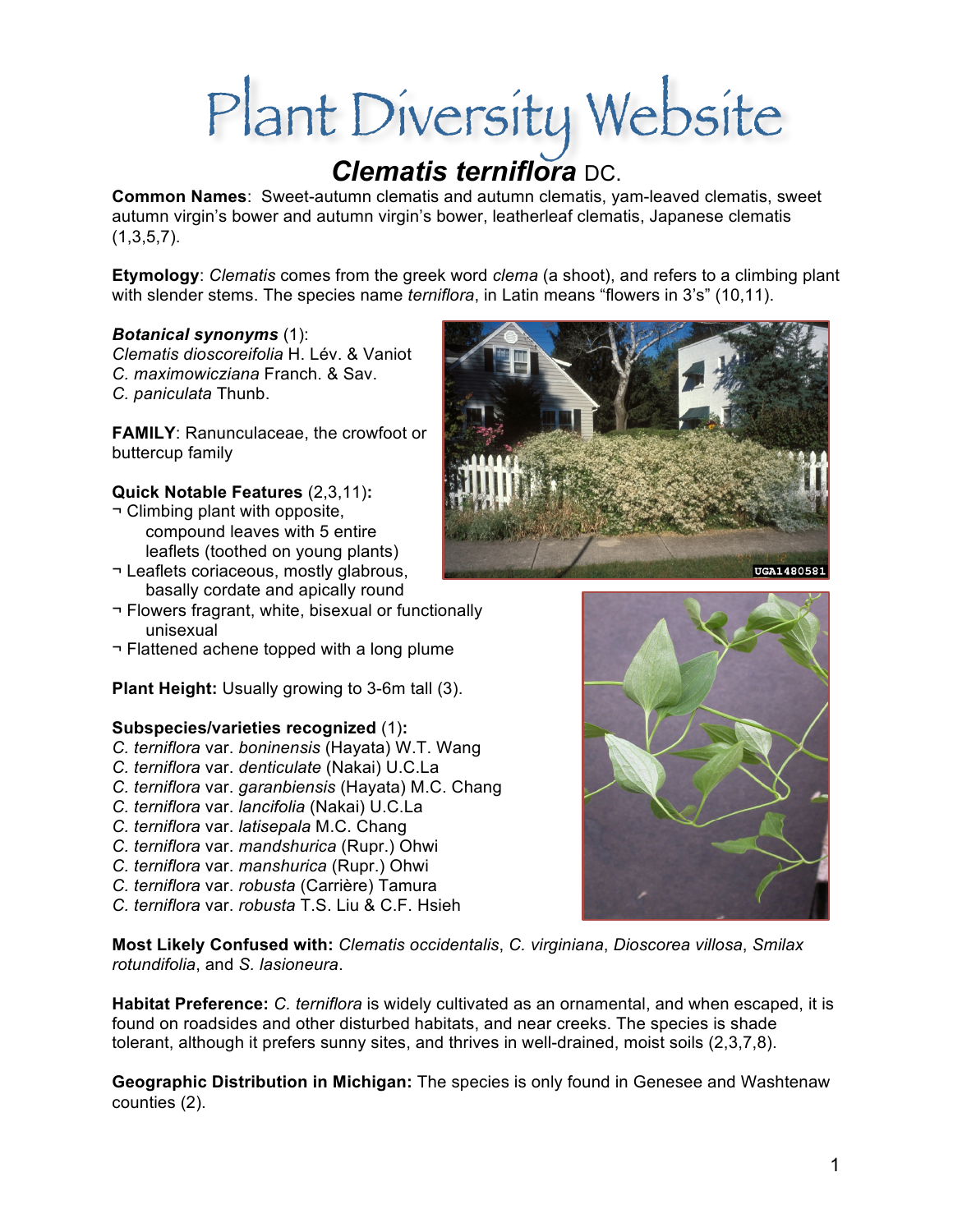**Known Elevational Distribution:** In the United States, the species grows to elevations up to 1000m a.s.l. In Yunnan, China, it was recorded at 3150m above sea level (3,4).

**Complete Geographic Distribution:** Native to China, Korea, and Japan. In the United States, it is found in almost all eastern states (AL, AR, CA, CT, DC, DE, FL, GA, IL, IN, KS, KY, LA, MA, MD, MN, MO, MS, NC, NE, NH, NJ, NY, OH, OK, PA, RI, SC, TN, TX, VA, VT, WV), and in Ontario, Canada (2,3,5).

**Vegetative Plant Description:** *C. terniflora* is a perennial woody vine with semi-evergreen leaves. The mature bark is light brown and shreds longitudinally, the shallowly-grooved stems

are 0.2-1.5cm in diameter (seldomly to 10cm in diameter) with nodes evident long after leaves have abscised. The leaves are opposite and pinnately compound with 5 leaflets (occasionally 3 or 7); the petiole is 2.4-4.5cm long. Each leaflet is entire (toothed on young plants), coriaceous, round-ovate to suborbicular, apically round and basally cordate. The blades are glabrous or sparingly pubescent along the main veins (palmate), 2.5-10cm long and 1-6cm broad (2,3,7,10,11,13,14).

**Climbing Mechanism**: The petioles and leaf rachis are sensitive, twisting around supporting plants, allowing *C. terniflora* to climb (3,6).



**Flower Description:** The inflorescence is an axillary, corymbose or cymose panicle with 3-12 flowers subtended by 2 linear to oblong bracts (0.8-3.5cm long). The peduncles are 1-7cm long and pedicels1-3.5cm long. The 4(-5) spreading petaloid sepals are white, fragrant, and pubescent below; each sepal is 0.5-1.7cm long and 0.3-0.5cm broad, and linear to narrow obovate. Petals and petaloid staminodes are absent. Each flower can be bisexual, or pistillate flowers may bear sterile stamens and staminate may bear undeveloped pistils. There are approximately 50 stamens with glabrous filaments, and the anthers are 2-4mm long. The 5-10 pistils are uni-carpellate and the styles are long and plumose; the ovary is superior (2,3,11,13,14).

**Flowering Time:** The species usually flowers from July to October, although some flowering may occur year round in warmer regions (3,8,14).

**Pollinator:** The fragrant flowers attract insects, especially bees and flies (8).

**Fruit Type and Description:** The fruit is a flattened achene, 0.4-0.9cm long and 0.2-0.6cm broad, with silky flat-lying hairs. The fruit is orange-yellow to brown with conspicuous edges, topped with a white to silvery style plume (2-6cm long) (2,3,7,11,13).

**Seed Description:** The seeds are enclosed by the achenes, and can take up to 9 months to germinate. Like other members of the Ranunculaceae, the albumen is hard and the embryo very small (7,11).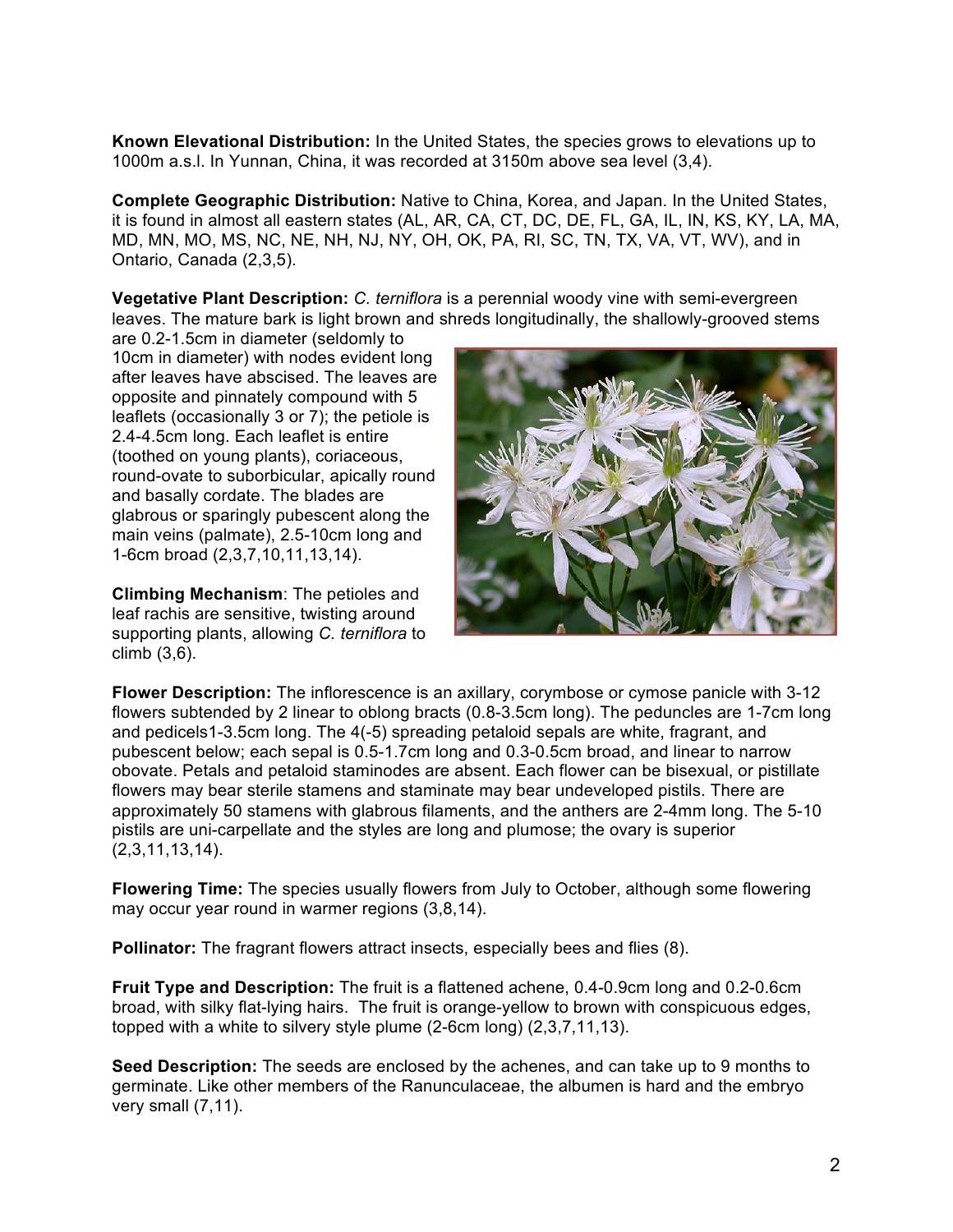**Dispersal Syndrome:** The seeds (inside the achenes) are dispersed by wind with assistance from the plumes (12).

**Distinguished by**: *Clematis occidentalis* has trifoliolate leaves, but the leaflet apices are acuminate, not round. Flowering specimens of *C. occidentalis* are easy to distinguish based on their purple, solitary flowers. *C. virginiana* has marginally toothed leaflets, whereas the leaflets are mostly entire in *C. terniflora*. The white flowers in *C. virginiana* are similar to those of *C. terniflora*,



however, they are always unisexual and adaxially pubescent; *C. virginiana*'s are bisexual and adaxially glabrous. *Dioscorea villosa* is an herbaceous vine with alternate, simple, cordate leaves (basal leaves occasionally whorled). The flowers of *D. villosa* are minute and unisexual, and produce capsules with winged seeds, not achenes. *Smilax rotundifolia* is an herbaceous vine with armed stems (unarmed in *C. terniflora*), alternate and simple leaves that are not glabrous adaxially, climbing using tendrils. The inflorescences are umbels bearing minute yellowish flowers that produce dark berries. *S. lasioneura* stems are herbaceous, leaves similar to those of *S. rotundifolia* but puberulent, the umbels bear 20-100+ minute flowers and the fruits are black berries (2,3,11).

**Other members of the family in Michigan (number species):** *Aconitum* (1), *Actaea* (3), *Anemone* (5), *Aquilegia* (2), *Caltha* (2), *Clematis* (2), *Consolida* (1), *Coptidium* (1), *Coptis* (1), *Delphinium* (1), *Enemion* (1), *Ficaria* (1), *Halerpestes* (1), *Helleborus* (2), *Hepatica* (2), *Hydrastis* (1), *Myosurus* (1), *Nigella* (1), *Ranunculus* (18), *Thalictrum* (6) (source 2).

**Ethnobotanical Uses:** Members of the genus *Clematis* are known to be toxic, so caution is advised when consuming it. However, it is reported that young stems can be eaten when cooked. Buds (not specified if flower or vegetative buds) and flowers can be parboiled and cooked or stir-fried. Chinese and Japanese medicines use the underground parts of a few *Clematis* species, including *C. terniflora* var. *mandshurica,* as anti-inflammatory, analgesic, and to treat tumors; in Korea, the same variety is used to treat dysentery, neuralgia, and menstruation/vaginal problems (8,9).

**Phylogenetic Information**: The genus *Clematis* is a member of the subfamily Ranunculoideae within the Ranunculaceae family. The Ranunculaceae is included in the Ranunculales, which includes approximately 1.6% of all known eudicots (6). *Clematis* is part of the tribe Anemoneae, together with a few other genera including *Anemone* and *Ranunculus* (15).

**Interesting Quotation or Other Interesting Factoid not inserted above:** Cultivated in the U.S. since 1877, *C. terniflora* has naturalized in many states, and it is often considered an invasive species, capable of killing saplings and sometimes fully grown trees (7). *C. terniflora* inhibits the growth of other plants, especially legumes (8).

### **Literature and websites used:**

- 1. Tropicos.org. Missouri Botanical Garden. 25 Jan 2013 <http://www.tropicos.org/Name/27100907>
- 2. *Michigan Flora Online*. A.A. Reznicek, E.G. Voss, & B.S. Walters. February 2011. University of Michigan. Web. January 25, 2013. http://michiganflora.net/species.aspx?id=2368.